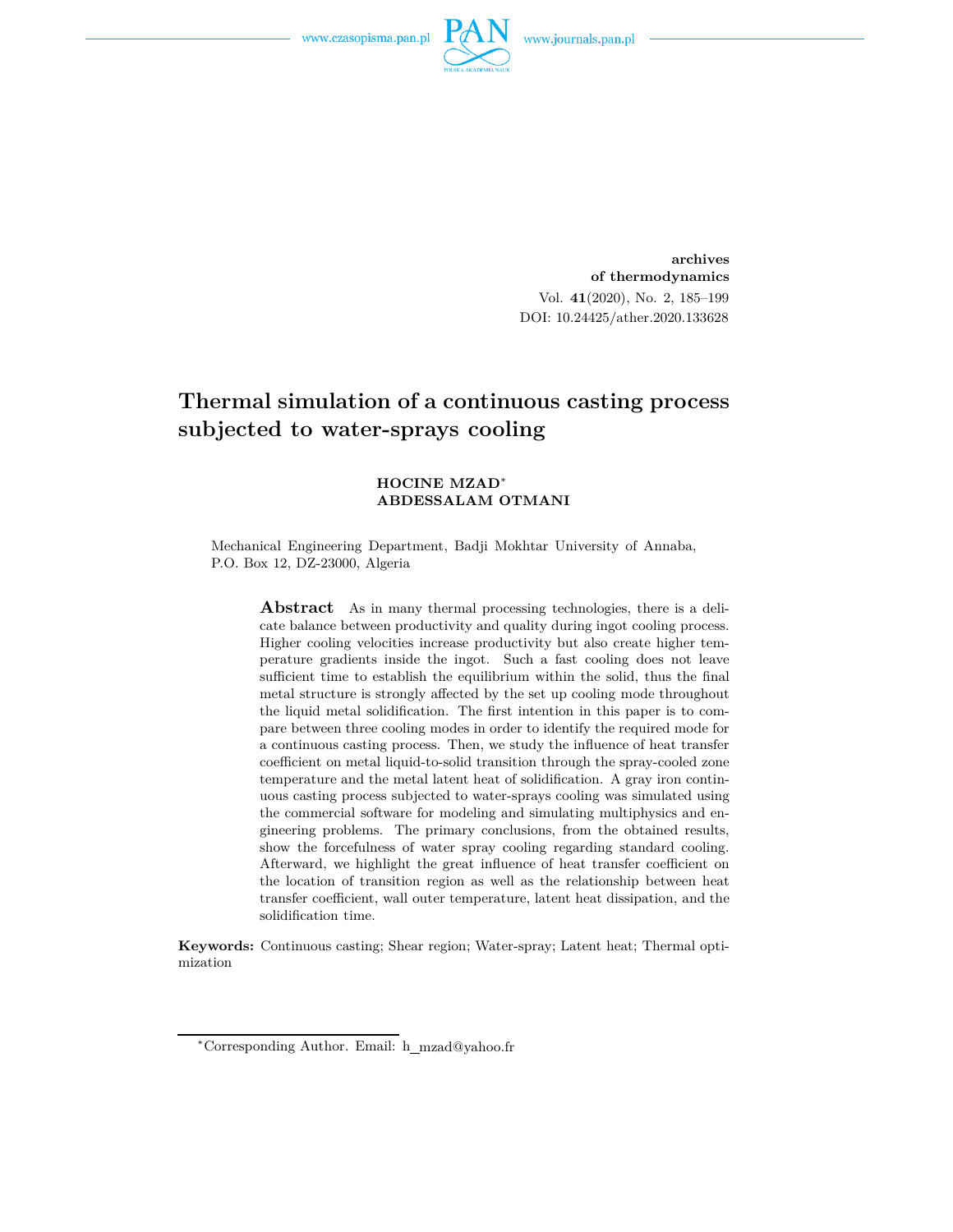

186 H. Mzad and A. Otmani

#### **Nomenclature**

| $C_p$                   | $-$ .                    | specific heat capacity, $J/(kgK)$                   |
|-------------------------|--------------------------|-----------------------------------------------------|
| $C_{p\_l}$ -            |                          | specific heat of liquid metal, $J/(kgK)$            |
| $C_{p - s}$ -           |                          | specific heat of solid metal, $J/(kgK)$             |
| $\Delta \mathrm{C}_p$ – |                          | specific heat variation, $J/(kgK)$                  |
|                         |                          | $H_l$ – enthalpy of liquid metal, $J/kg$            |
|                         |                          | $H_s$ – enthalpy of solid metal, $J/kg$             |
| $\Delta H$ –            |                          | enthalpy variation, $J/kg$                          |
| $\Delta H_{~f}$ –       |                          | latent heat of fusion, J/kg                         |
| $\hbar$                 |                          | - heat transfer coefficient, $W/(m^2K)$             |
| $\boldsymbol{k}$        |                          | - thermal conductivity, $W/(m K)$                   |
| $k_l$                   |                          | - liquid metal thermal conductivity, $W/(m K)$      |
|                         |                          | $k_s$ - solid metal thermal conductivity, $W/(m K)$ |
| Q                       |                          | - heat source, $W/m^3$                              |
| $q_{-}$                 |                          | - conduction heat flux, $W/m^2$                     |
| $q_0$                   |                          | - convection heat flux, $W/m^2$                     |
| $T_{ext}$               | $\overline{\phantom{a}}$ | external fluid temperature, K                       |
| $T_l$                   |                          | $-$ liquidus temperature, K                         |
|                         |                          | $T_m$ – melting temperature, K                      |
|                         |                          | $T_s$ - solidus temperature, K                      |
|                         |                          | $u -$ velocity, m/s                                 |
|                         |                          |                                                     |

### **Greek symbols**

 $\alpha_m$  – mass fraction

- *ε* emissivity
- *θ* phase fraction before transition
- $\rho$  density, kg/m<sup>3</sup>
- $\rho_l$  density of liquid metal, kg/m<sup>3</sup>
- $\rho_s$  density of solid metal, kg/m<sup>3</sup>
- $\sigma$  Stefan-Boltzmann constant,  $W/(m^2K^4)$

## **1 Introduction**

Continuous casting transforms molten metal into solid on a continuous basis and includes a variety of important commercial processes. These processes are the most efficient way to solidify large volumes of metal into simple shapes for subsequent processing. The molten metal solidifies against the mould walls while it is simultaneously withdrawn from the bottom of the mould at a rate which maintains the solid/liquid interface at a constant position with time. The process works best when all of its aspects operate in this steady-state manner.

Billets of different metals were heated and then subjected to cooling by water spray systems and immersion in water and mixtures of water and organic agents [1]. The temperature close to the surface was measured and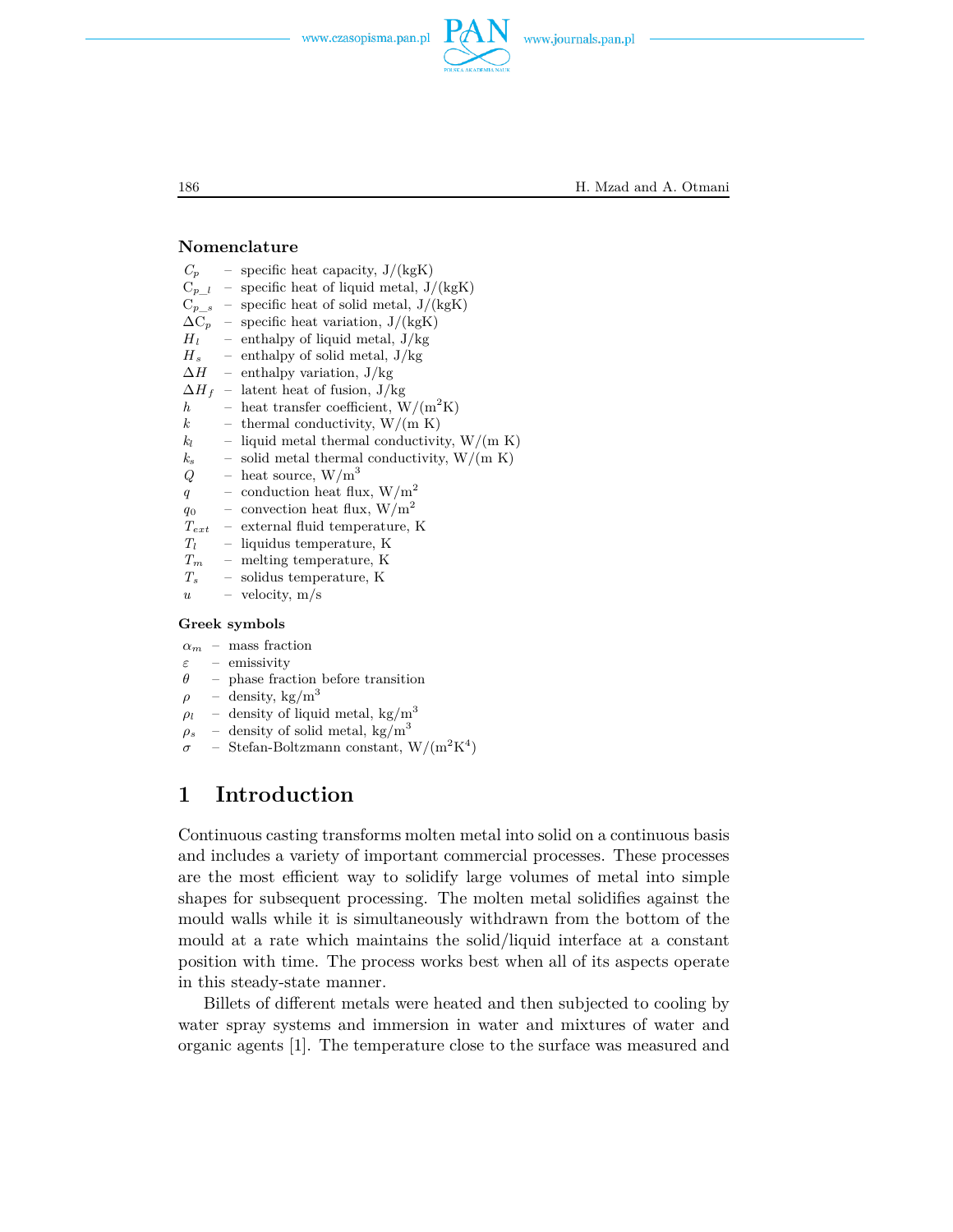

Thermal simulation of a continuous casting process. . . 187

used for the calculation of the heat transfer coefficient by the implicit finite difference method. A means for analytically formulating the heat transfer coefficient was obtained, enabling easy calculation to be made of the temperature field during quenching or cooling in continuous casting.

Practical implications for controlling the effect of water cooling on direct chill casting are suggested. A newly developed technique for quantifying heat transfer coefficients and heat fluxes for direct chill water sprays and new results on the effect of composition, temperature and flow rate are reported [2].

The modeling of the convective heat transfer due to spray cooling using flat spray air-mist nozzles is the subject of the work conducted by Ramstorfer *et al*. [3]. Measurements of the spray pattern and air/water flows were carried out on a spray test stand in order to investigate the profiles of the water flux at different air/water pressures and different distances from the nozzle tip to the surface. The heat transfer coefficients due to spray cooling were measured using an experimental stand which allows spray cooling experiments up to a surface temperature of 1523 K (1250  $\degree$ C).

Since 2004, research has been carried out on the nozzle technology and its use in cooling highly heated surfaces. Hydrodynamic and thermal studies have been the subject of several articles published to date [4–7]. Based on hydrodynamic and geometrical parameters, experiments lead to an empirical correlation defining the profile of fluid dispersion beneath liquid sprayers. Afterwards, thermal simulations have been achieved to estimate heat transfer coefficient in two-phase case. Moreover, a numerical simulation of twin overlapping sprays allows understanding the fluid behavior in the overlap region.

Investigation into the single water microjet surface cooling producing evaporating film was performed under steady state conditions. Experiments were conducted using the nozzle size of 70  $\mu$ m and 100  $\mu$ m. In the course of investigations obtained were experimental relations between heat flux and wall superheating. The spray cooling improves the boiling characteristic and reaching critical heat flux (CHF) higher value, which will fulfill the needs of high heat flux removal and protect the heating surface before unexpected failure [8,9].

Case studies of single-phase cooling process were also considered in the experimental investigation of single-phase microjet cooling of microelectronics [10] and the thermal parametric study of non evaporative spray cooling process [11].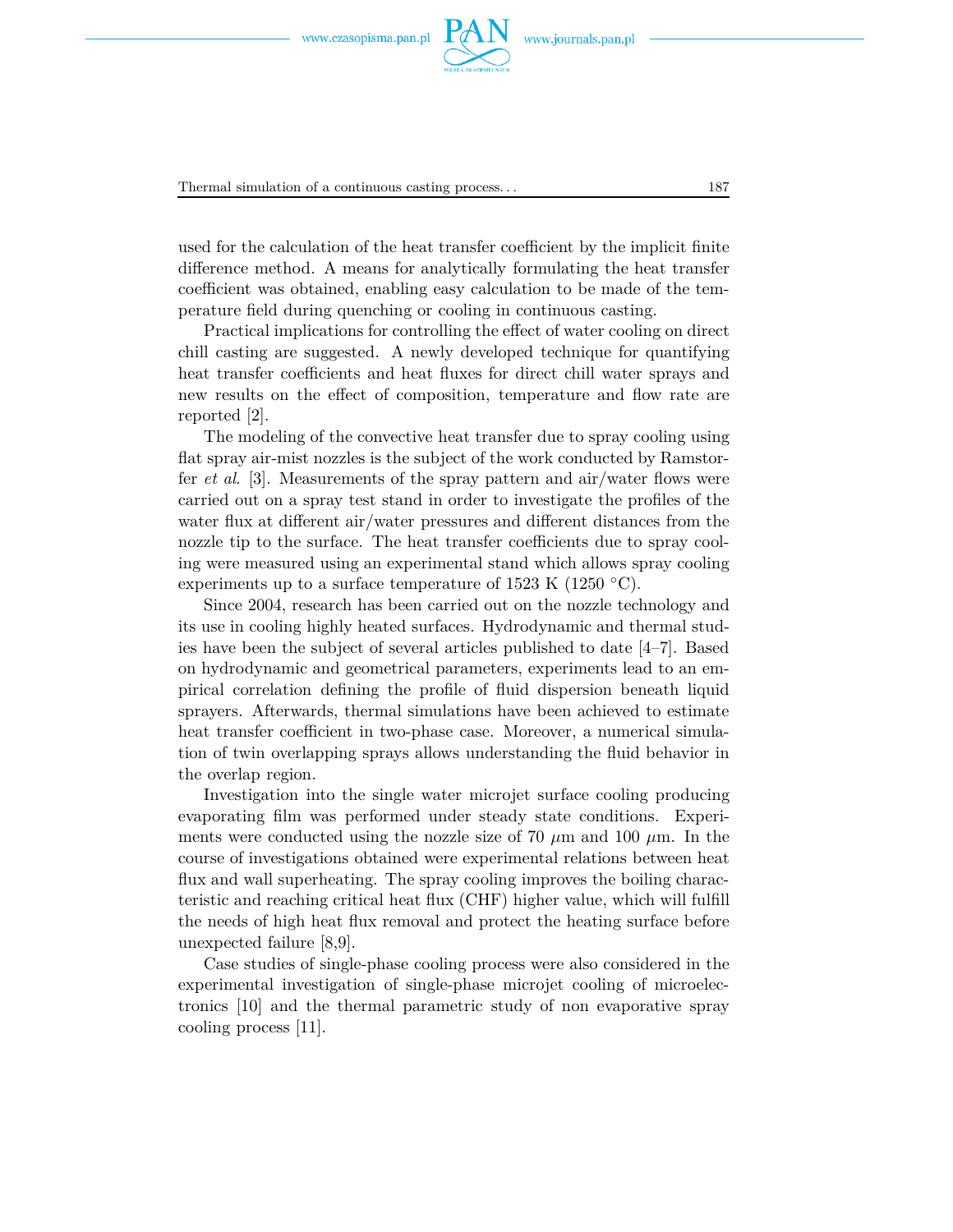



188 H. Mzad and A. Otmani

Sengupta *et al*. [12,13] compare and contrast the water-cooling techniques used for casting steel and aluminum and discuss their implications in terms of final product quality based on fundamental studies and predictive mathematical models. Optimal practices for the control of cooling in casting processes for both steel and aluminum alloys are evaluated. The goal in each process was to match the rate of heat removal at the surface with the internal supply of latent and sensible heat, in order to lower the metal surface temperature monotonically, until cooling is complete.

Aiming to reduce the occurrence of the surface and internal defects in the products, several mathematical models are proposed for cooling a metal solidifying in a continuous casting mould. The purpose was to accurately predict and control temperature in real time during the continuous casting process in order to obtain the best possible metal quality, that is, minimizing the defects in the final product. More details about the history of the models are available in references [14–19].

Developments in spray cooling applied to the second cooling are reviewed and evaluated. The quantification of heat transfer performance of spray cooling in continuous casting is then studied and the leading correlations developed for the heat transfer coefficient related to major spray cooling parameters are selected and compared [20].

A temperature based 2D finite element model is developed to estimate the evolution of temperature, shell growth profiles and solidification length of a solidifying ingot in a twin-belt caster [21]. The model is extremely useful for industrial engineers to know the design aspects of the twin-belt caster such as final solidification length, belt, dam block and ingot dimensions and casting speed.

Water is used to cool the mould in the initial stages of solidification, and then below the mould, where it is in the direct contact with the newly solidified surface of the metal. A preliminary study presents a model of water-spray cooling effect on a continuous casting process where the effect of spraying heat transfer coefficient during the liquid-to-solid transition through the cooled zone temperature and the metal latent heat of solidification are highlighted [22]. The results obtained enables to locate the shear region.

Most of the above mentioned models have not taken into account the variation of thermophysical properties with temperature and having low casting speed. The present research work is a numerical investigation of the characteristics of molten metal, heat transfer and solidification during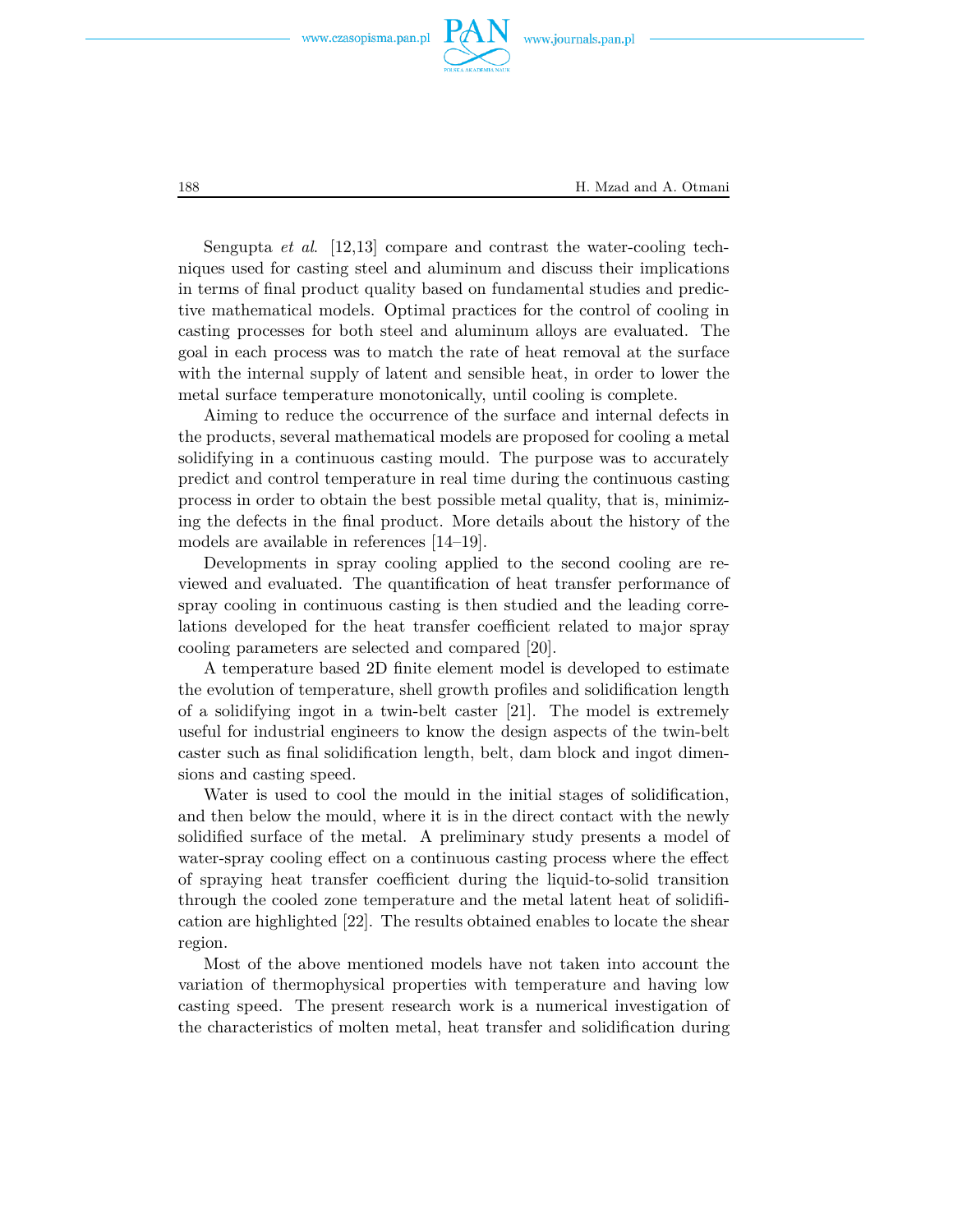



Thermal simulation of a continuous casting process. . . 189

the continuous casting process while being cooled by water-sprays. The simulation focuses on the effects of the heat transfer coefficient (*hspray*) at the metal-die interface in the high pressure die casting process and the initial pouring temperature of liquid metal on solidification/fusion of gray cast iron.

## **2 Position of the problem and thermal modeling**

In continuous casting, molten metal is poured into an open-ended mould that can be made of graphite or copper. Graphite moulds are widely used both in vertical and horizontal continuous casting. A steady state continuous casting process is modeled and simulated using the commercial Comsol Multiphysics 5.2. software, an interactive environment for modeling and simulating multiphysics and engineering problems [23]. The metal is first melted in a furnace and poured into a ladle. From the ladle the hot metal is transferred into the tundish. The hot metal is poured into the continuous casting machine from the tundish. The mould in the continuous casting process is water cooled; this helps speed up the solidification of the metal casting. The continuous casting does not completely harden in the mould; it does spend enough time in the water cooled mould to develop a protective solidified skin of an adequate thickness on the outside. The thin shell like solidified metal withdraws from the mould and passes through a straightening roller. In the chamber the strand is water sprayed, which prevents porosity. After solidification, predetermined lengths of strands are cut into pieces using mechanical shears or travelling oxyacetylene torches (Fig. 1).

By assumption, in order to simplify the problem, the flow field of the liquid metal was not considered and it was assumed that there was no volume change during solidification. It has also been assumed that the casting speed, of 0.0025 m/s, is constant and uniform throughout the studied domain. In this work we have supposed an axisymmetric two-dimensional geometry of the continuous casting domain composed of two rectangular sections. One represents the metal inside the mould and the second represents the spray cooled region outside the mould. In this region radiation cooling takes place. It is also assumed that the molten metal is in a hydrostatic state, and that the only movement in the fluid is due to the gravitational forces. This simplification allows the support of the mass motion in the domain.

The considered material is a gray cast iron with the thermal properties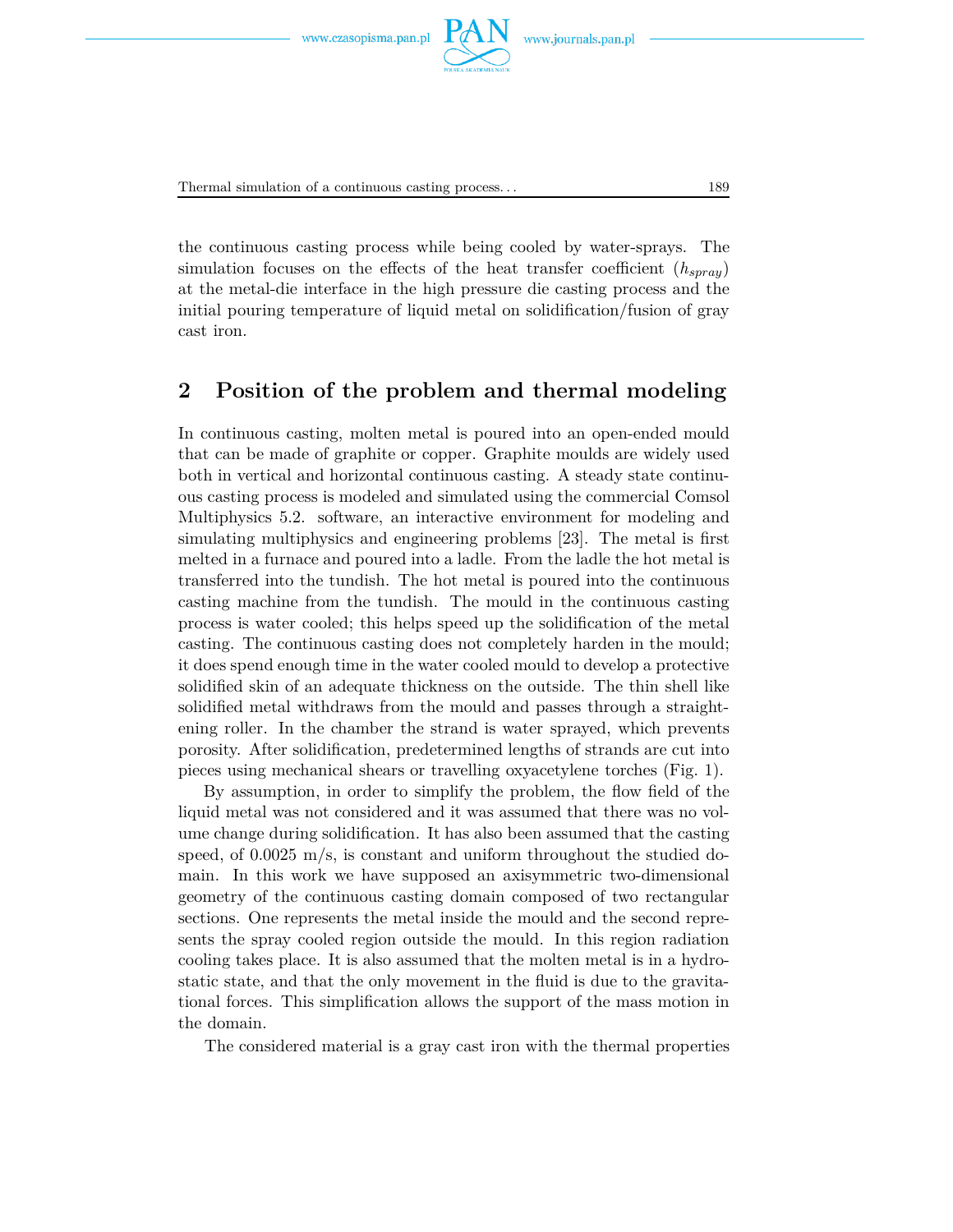



Figure 1: Schematization of the studied case.

| Parameter                     | Value             | Unit                   |
|-------------------------------|-------------------|------------------------|
| Latent heat of fusion         | $240\times10^{3}$ | J/kg                   |
| Solidus temperature $T_s$     | 1356              | K                      |
| Liquidus temperature $T_l$    | 1463              | K                      |
| Specific heat at $T_s$        | 660               | J/(kgK)                |
| Specific heat at $T_l$        | 950               | J/(kgK)                |
| Thermal conductivity at $T_s$ | 29                | W/(mK)                 |
| Thermal conductivity at $T_l$ | 26                | W/(mK)                 |
| Density at $T_s$              | 6964              | $\text{kg/m}^3$        |
| Density at $T_l$              | 6368              | $\text{kg}/\text{m}^3$ |
| Viscosity at $T_l$            | 0.0143            | Pa s                   |

Table 1: Gray cast iron thermophysical properties.

shown in Tab. 1. This material has been widely used for industrial and residential fields; therefore, learning about its property is very important. According to the different grades, the gray cast iron has different chemical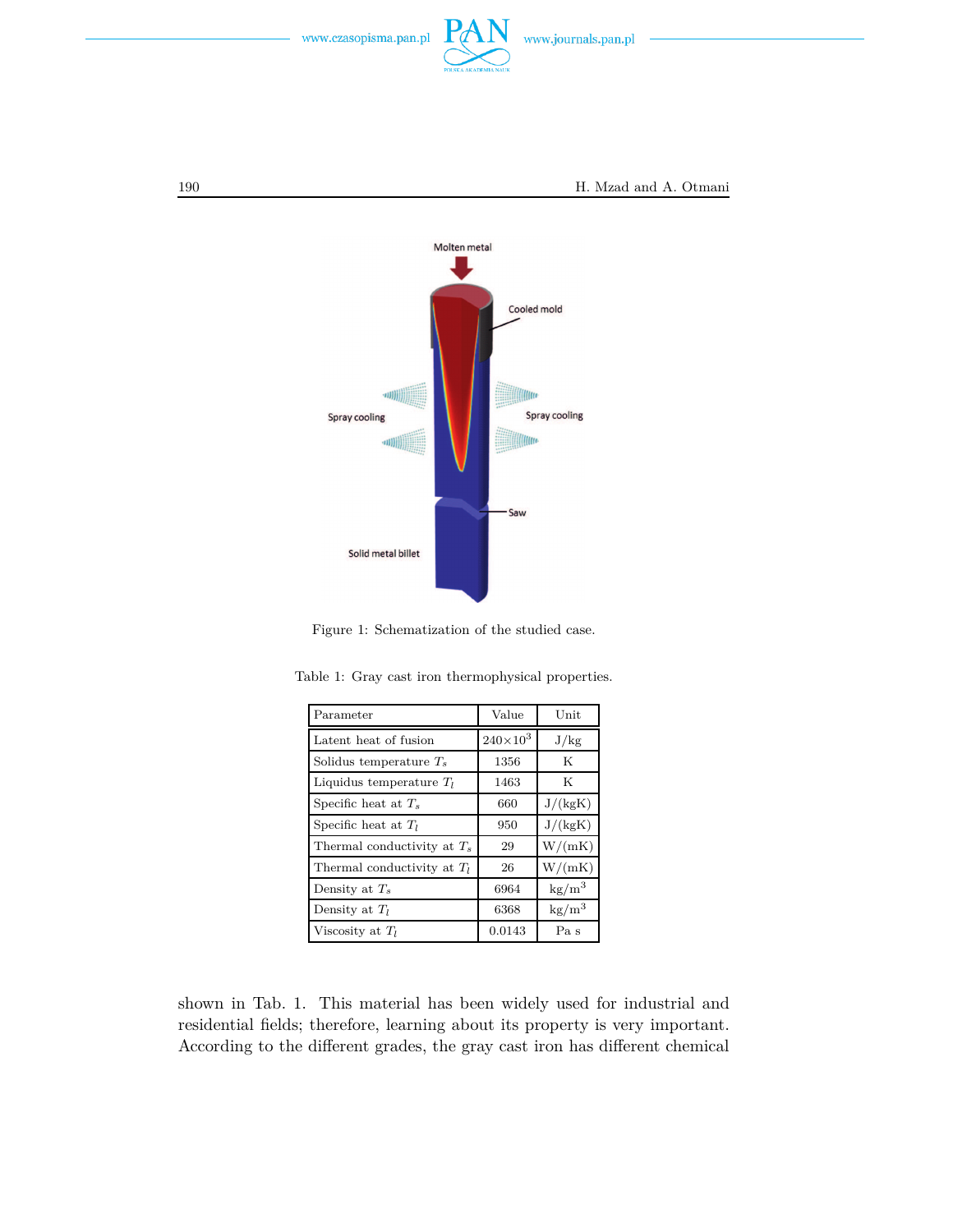

www.journals.pan.pl



Thermal simulation of a continuous casting process. . . 191

components, however, normally; all gray iron grades have the following chemical component range: Carbon  $(C)$  2.8–3.9%, Silicon  $(Si)$  1.1–2.6%, Manganese (Mn)  $0.5-1.2\%$ ,  $P \le 0.3\%$ ,  $S \le 0.15\%$ .

The heat conduction equation which describes the heat transfer of the studied case is written as follows:

$$
\rho C_p \frac{\partial T}{\partial t} + \rho C_p u \nabla T + \nabla q = Q.
$$
\n(1)

Equation in which *u* represents the casting speed and  $q = -k\nabla T$ . Hypothetically,  $C_{p,s}$  is supposed constant in solid phase, but in liquid phase  $C_{p_l}$  is evaluated using the following formula:

$$
C_{p\_l} = C_{p\_s} + \frac{\Delta H}{T_m} \,,\tag{2}
$$

where ∆*H* represents the enthalpy variation and *Tm*the melting temperature. Thus, the steady state heat equation of continuous casting process is merely written:

$$
\rho C_p u \triangle T + \triangle (-k \triangle T) = 0.
$$
 (3)

The metal solidification begins when the liquid metal reaches the phase change temperature  $(T_{pc})$ . It is noted that the phase change occurs within a temperature interval between  $T_{pc}$ <sup>-</sup> ( $\Delta T/2$ ) and  $T_{pc}$ <sup>+</sup> ( $\Delta T/2$ ). Within this interval, the material phase is modeled by a smoothed function  $\theta$  representing the phase fraction before transition, which is equal to one before  $T_{pc}$ <sup> $-$ </sup> ( $\Delta T/2$ ) and equal to zero after  $T_{pc}$  + ( $\Delta T/2$ ).

The density and the specific enthalpy are respectively:

$$
\rho = \theta \rho_s + (1 - \theta) \rho_l \tag{4}
$$

and

$$
H = \frac{1}{\rho} \left\{ \theta \rho_s H_s + (1 - \theta) \rho_l H_l \right\} \tag{5}
$$

During the liquid to solid transformation, a significant amount of latent heat is released and the total amount of heat released per unit mass during the transition is given by the enthalpy variation  $\Delta H$ . Obviously, the specific heat varies before, during and after the transition:

$$
\Delta C_p = \frac{\Delta H}{T} \,. \tag{6}
$$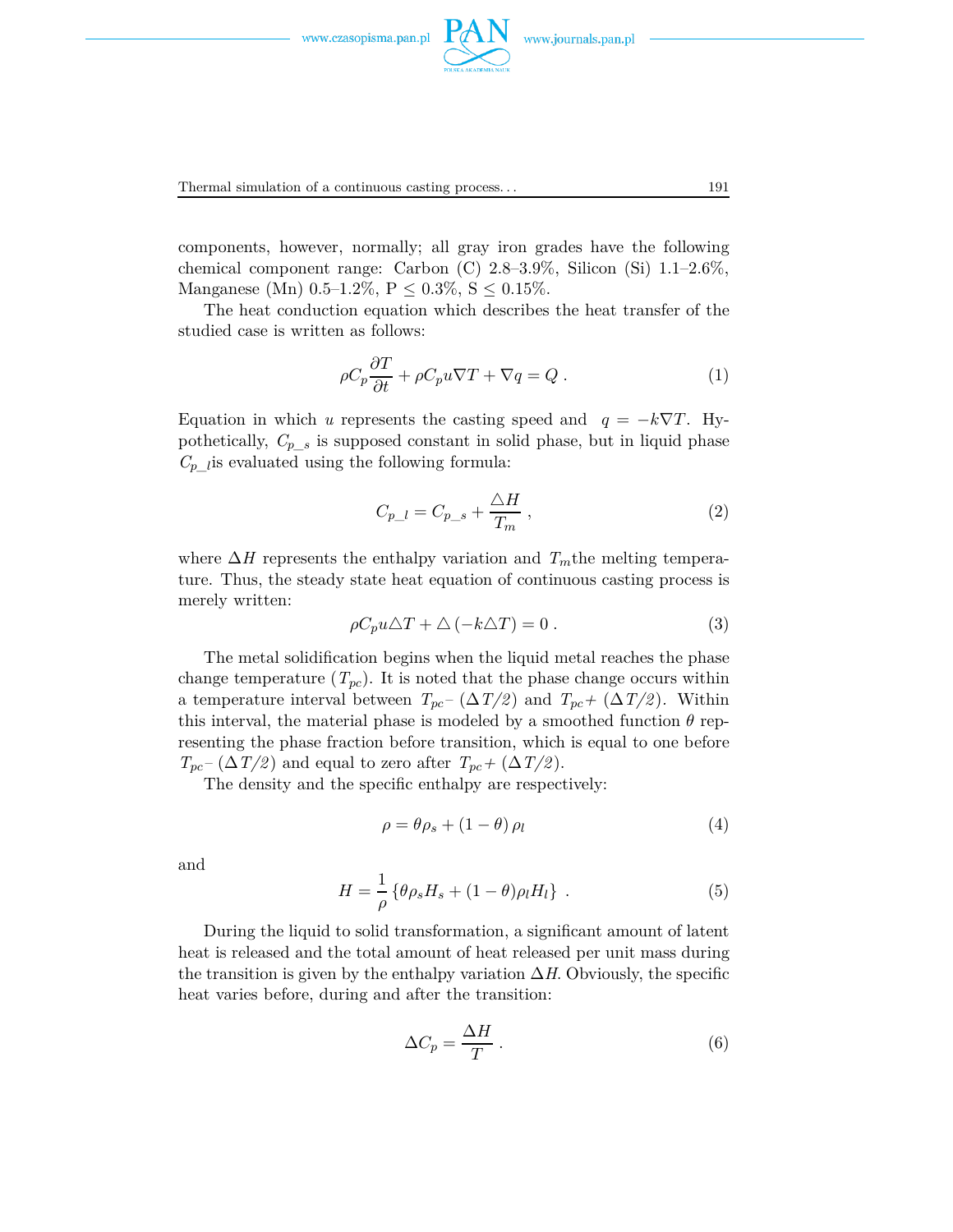

After some formal transformations:

$$
C_p = \frac{1}{\rho} \left( \theta_1 \rho_s C_{p\_s} + \theta_2 \rho_l C_{p\_l} \right) + \Delta H_f \frac{\partial \alpha_m}{\partial T} , \qquad (7)
$$

where

$$
\alpha_m = \frac{(1 - \theta)\,\rho_l - \theta\rho_s}{2\left[\theta\rho_s + (1 - \theta)\rho_l\right]} \,. \tag{8}
$$

It is equal to  $-1/2$  before transformation and  $1/2$  after transformation. The specific heat capacity is the sum of an equivalent heat capacity

$$
C_{eq} = \frac{1}{\rho} \left[ \theta_1 \rho_s C_{p\_s} + \theta_2 \rho_l C_{p\_l} \right]
$$
 (9)

and the distribution of latent heat is

$$
C_L(T) = (H_l - H_s) \frac{d\alpha_m}{dt} \,. \tag{10}
$$

The latent heat distribution *CL*is approximated by

$$
C_{L}\left(T\right) = L\frac{d\alpha_{m}}{dt} \,.
$$

So that the total heat per unit volume released during the phase transformation coincides with the latent heat

$$
\int_{T_{pc} - \frac{DT}{2}}^{T_{pc} + \frac{DT}{2}} C_L(T) dT = L \int_{T_{pc} - \frac{DT}{2}}^{T_{pc} + \frac{DT}{2}} \frac{d\alpha_m}{dt} dT = L .
$$
 (12)

Finally, the apparent heat capacity used in the heat equation, is given by

$$
C_p = \frac{1}{\rho} \left[ \theta_1 \rho_s C_{p\_s} + \theta_2 \rho_l C_{p\_l} \right] + C_L \,. \tag{13}
$$

The effective thermal conductivity reduces to

$$
K = \theta_1 K_s + \theta_2 K_l . \tag{14}
$$

The thermal conductivity varies allowing the expression

$$
k = \theta k_s + (1 - \theta) k_l . \qquad (15)
$$

During the *primary cooling,* the convection heat flux transferred to the mould by the liquid metal was estimated using the Newton equation

$$
q_0 = h \left( T_{ext} - T \right) , \qquad (16)
$$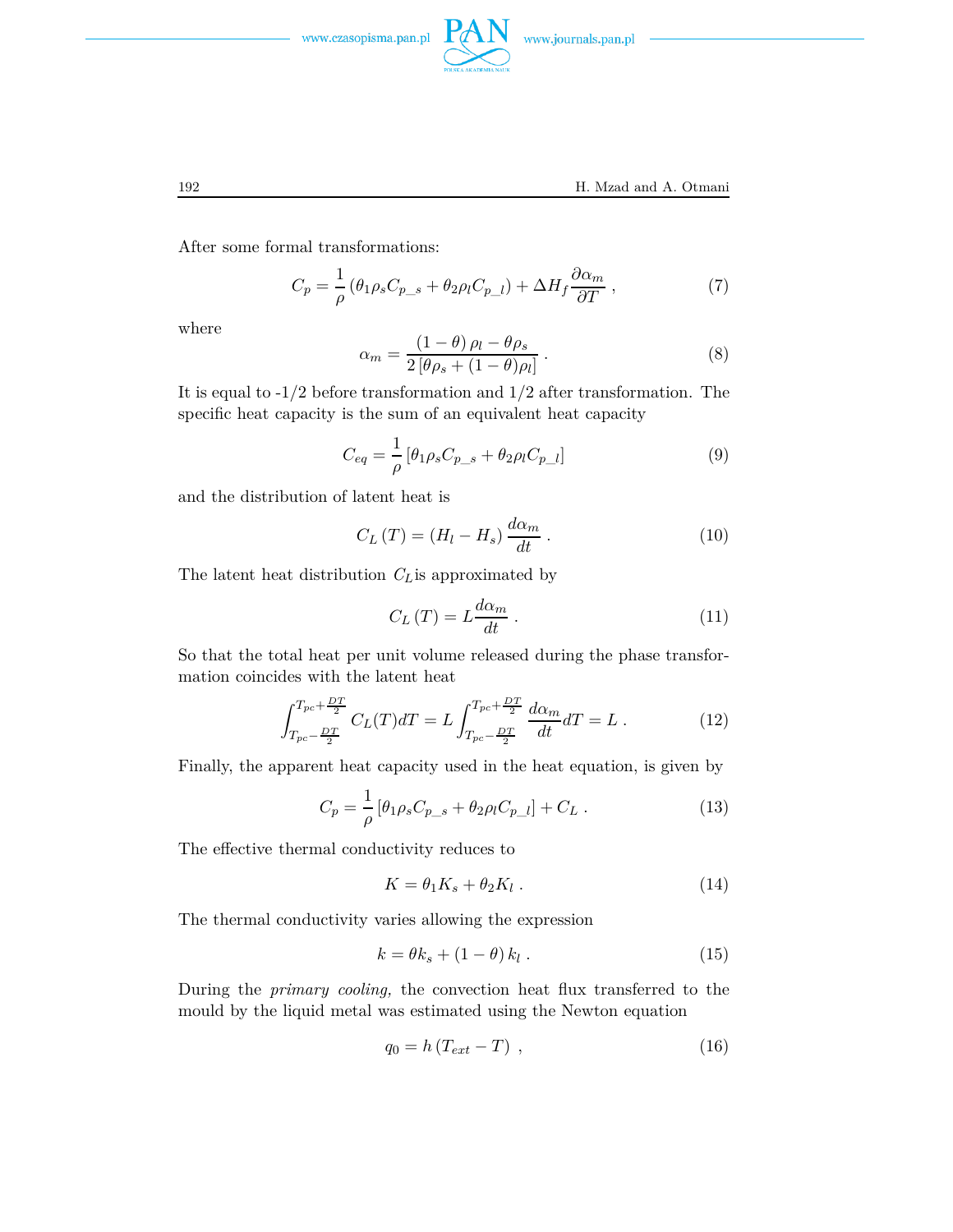

where  $T_{ext}$  and  $T$  are respectively external and mould wall temperatures, and *h* represent the mould heat transfer coefficient  $(h = 800 \text{ W}/(\text{m}^2 \text{K}))$ .

Regarding the secondary cooling, convection at the spray cooling zone is computed using the same equation Eq. (16). In this case, *Text* and *T* are respectively external and steel temperatures, and *h* denotes spray heat transfer coefficient. As mentioned before, radiation occurs during the continuous casting process, and it is described by Stefan-Boltzmann equation in which the temperature *T* is expressed in Kelvins

$$
q_0 = \varepsilon \sigma \left( T_{ext}^4 - T^4 \right) , \qquad (17)
$$

where  $\sigma$  symbolize the Stefan-Boltzmann constant and  $\varepsilon$  the material emissivity. In our calculation,  $\varepsilon = 0.8$ .

### **3 Simulation and discussion of the results**

### **3.1 Cooling mode selection**

The first test consists of simulating natural convection cooling with air at atmospheric pressure and a temperature of 300 K. The simulation of this cooling mode, illustrated in Fig. 2a, shows the transition zone, which exceeds the cutting level and, therefore, a risk of obtaining a final product solid on the outside but still liquid at the core.



Figure 2: Solidification configuration under three cooling modes.

The second test is a simulation of forced convection cooling with an air wind velocity of  $3 \text{ m/s}$  at atmospheric pressure and a temperature of 293 K.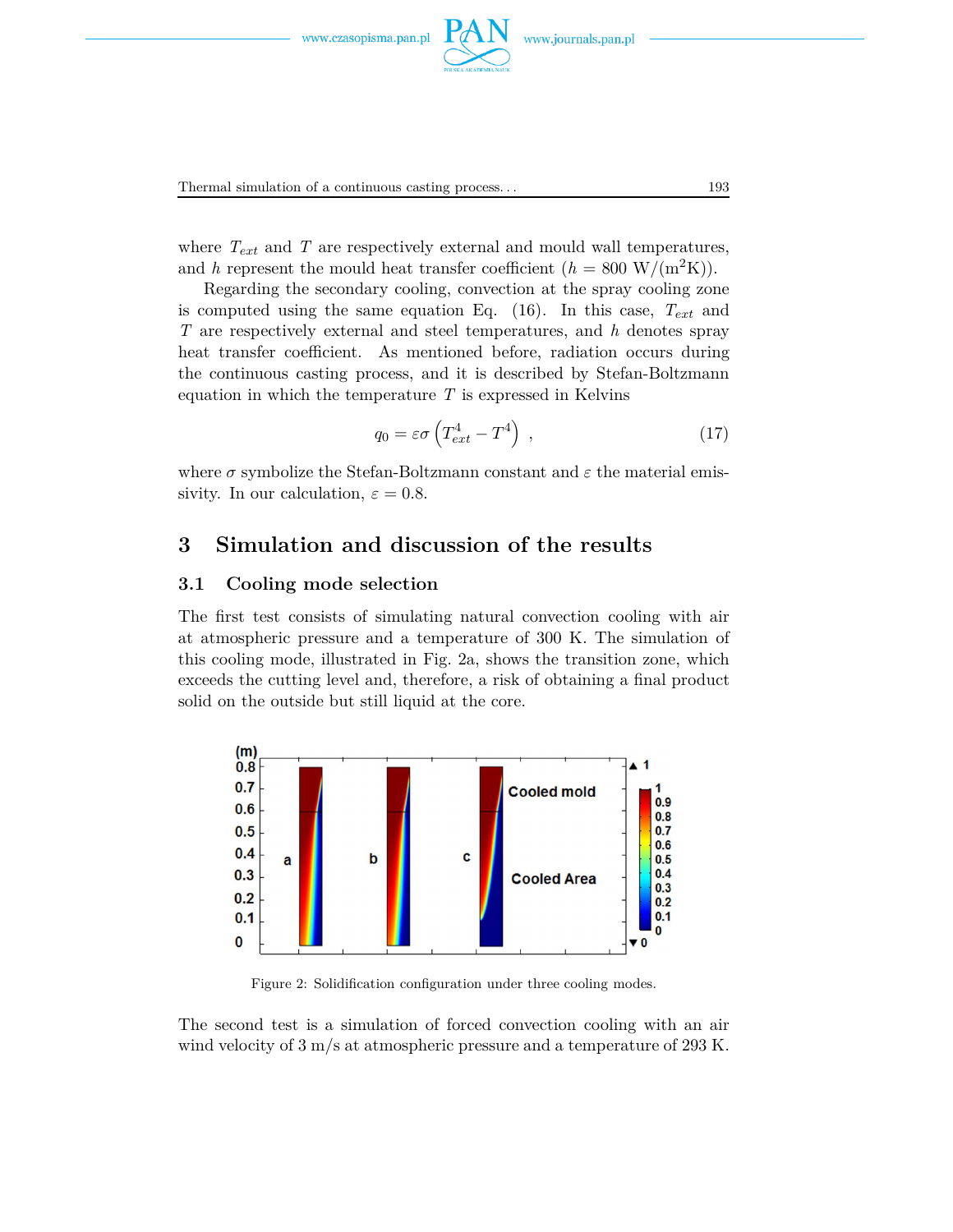

The obtained result in Fig. 2b is similar to the previous free convection; nevertheless there is a slight difference that cannot be observed with the naked eye. The third and final test in this study consists of water-spray cooling simulation. Figure 2c illustrates the result of this mode of cooling. One can distinguish a complete solidification of the liquid metal before reaching the cutting zone, which is sought in continuous casting processes.

More convincing comparisons of the three cooling modes described in Fig. 2 are illustrated in Figs. 3, 4, and 5. Regarding the temperature within the cooled zone, Fig. 3, it does not vary so much for natural and forced convection, in fact the temperature drops by a few degrees. The minimum temperature recorded for these two cooling modes is about 1318 K, which remains above the required value for a complete solidification. This analysis is confirmed by Fig. 4, showing the change evolution from liquid state to solid state.



Figure 3: Evolution of the cooled area temperature under three cooling modes.



Figure 4: Liquid to solid transition under three cooling modes.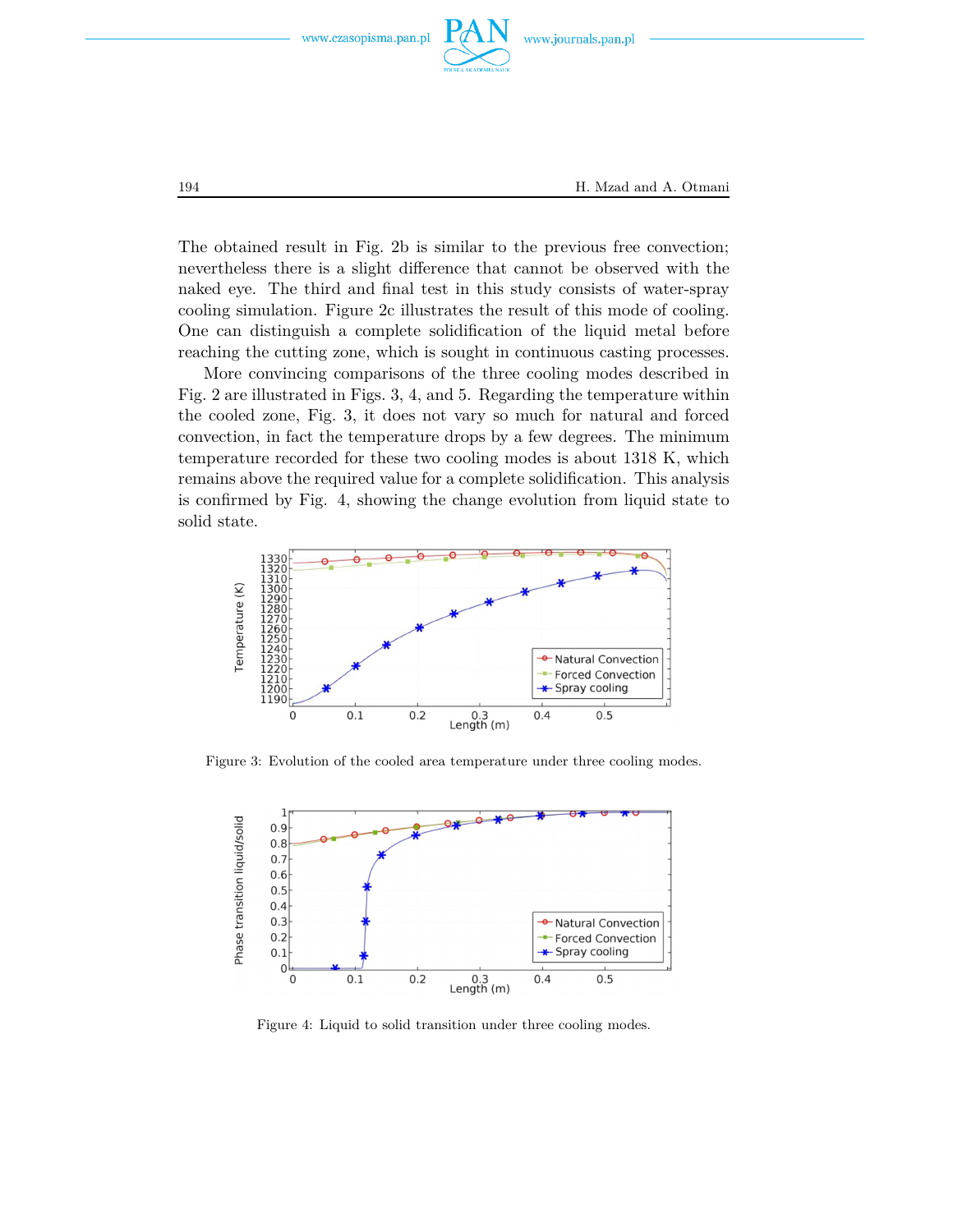



Figure 5: Evolution of solidification latent heat.

The transition values are taken at the symmetry axis for a measurement interval of 0–0.6 m. For convection cooling, the metal solidification reaches only 20%, whereas the aim is to achieve 0% of liquid at  $L = 0$  m. On the other hand, as it can be seen through the graphs (Figs. 3 and 4), spray cooling allows a complete solidification (liquid  $0\%$ ) from point  $L = 0.1$  m. This is due to a relatively large drop in temperature, in fact the temperature  $T = 1186$  K is recorded at the point  $L = 0$  m.

Obviously, the wall temperature (cooled zone) has a direct influence on the solidification of the liquid metal. This temperature and the dissipation interval of solidification latent heat are intimately linked, and this is clearly visible graphically (Figs. 3 and 5). It is noted that, when the outside wall temperature is high, the latent heat released is low, less than  $5000 \mathrm{J}/(\mathrm{kgK})$ .

In conclusion, the spray cooling process is very efficient since it accelerates the process through a large amount of heat evacuation without water wasting, which imply time and energy saving.

### **3.2 Spray cooling analysis**

The efficiency of the spray cooling being established and with a view to a parametric optimization of this type of cooling during continuous casting processes, in this section we study the influence of heat transfer coefficient (*hspray*) on the cooling rate of the metal. Even if the values adopted during the simulation are below the actual values [9], the obtained results (Fig. 6) show very significantly the effectiveness of water spray cooling. Indeed, the increase in *hspray* accelerates heat transfer. If we consider the level  $L = 0.3$  m, the wall temperature drops to 35% corresponding to  $h_{spray}$ value of 1500 W/( $m^2K$ ). If  $h_{spray}$  value is higher, namely of the order of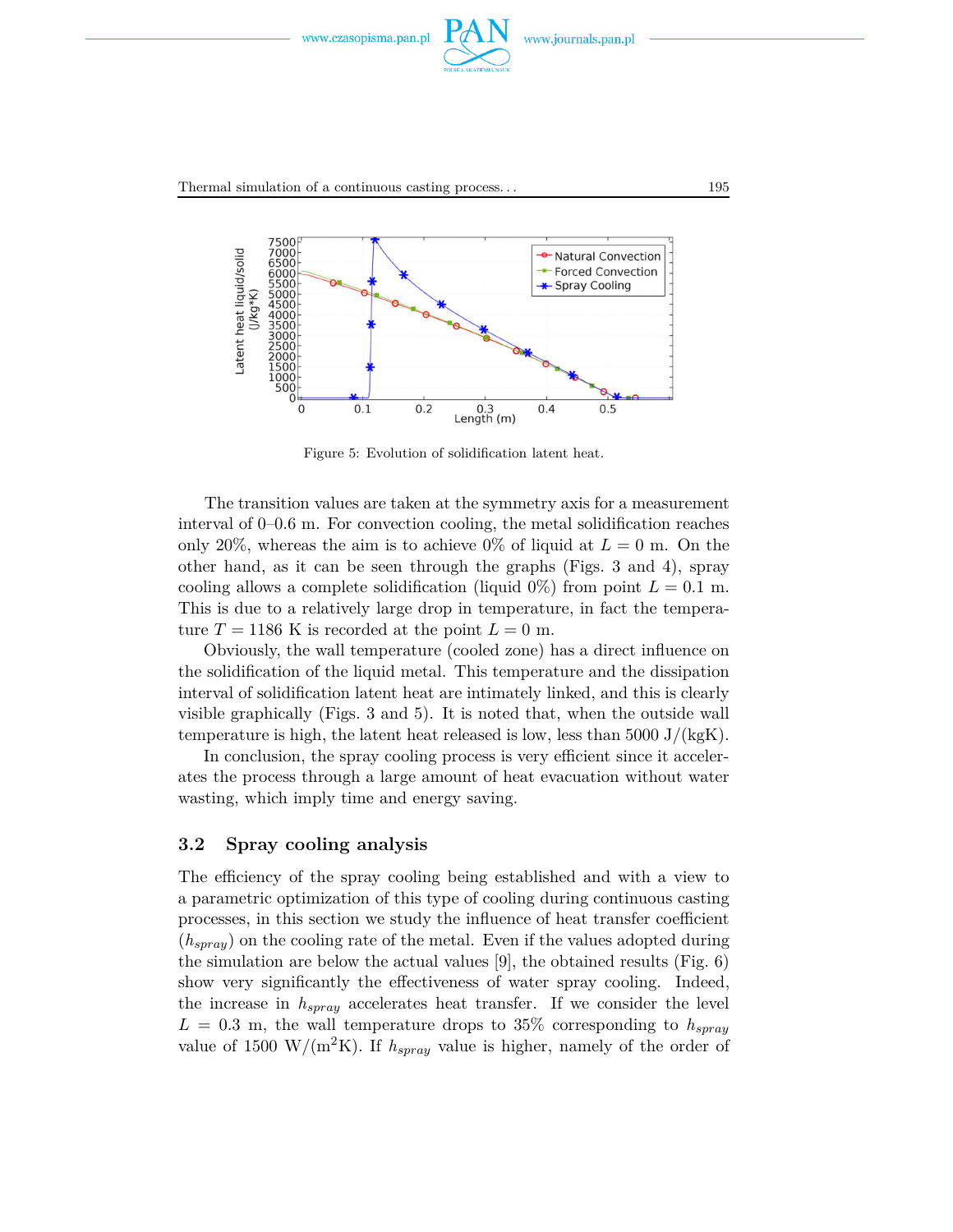



6000 W/( $m^2$ K), the decrease in wall temperature is almost 70%.

Figure 6: Influence of spray heat transfer coefficient on wall temperature.

The computed values of latent heat of solidifying are obtained showing different sites of heat evacuation depending on the initial value of *hspray* (Fig. 7). Visibly, the dissipation of the latent heat is slower when *hspray* decreases, since the wall temperature remains relatively high.



Figure 7: Influence of spray heat transfer coefficient on latent heat.

The solidification is faster for higher heat transfer coefficients, e.g., for  $h_{spray} = 6000 \text{ W/(m}^2\text{K)}$  metal solidification begins at  $L = 0.5615 \text{ m}$  and finish at  $L = 0.537$  m, whereas, for  $h_{spray} = 1500$  W/(m<sup>2</sup>K) the process begins at the level  $L = 0.532$  m and finishes at  $L = 0.451$  m (Fig. 8).

This investigation is an attempt to take account of the evolution of latent heat and to determine its effect on the rate of solidification which implicitly has a remarkable influence on the location of the transition region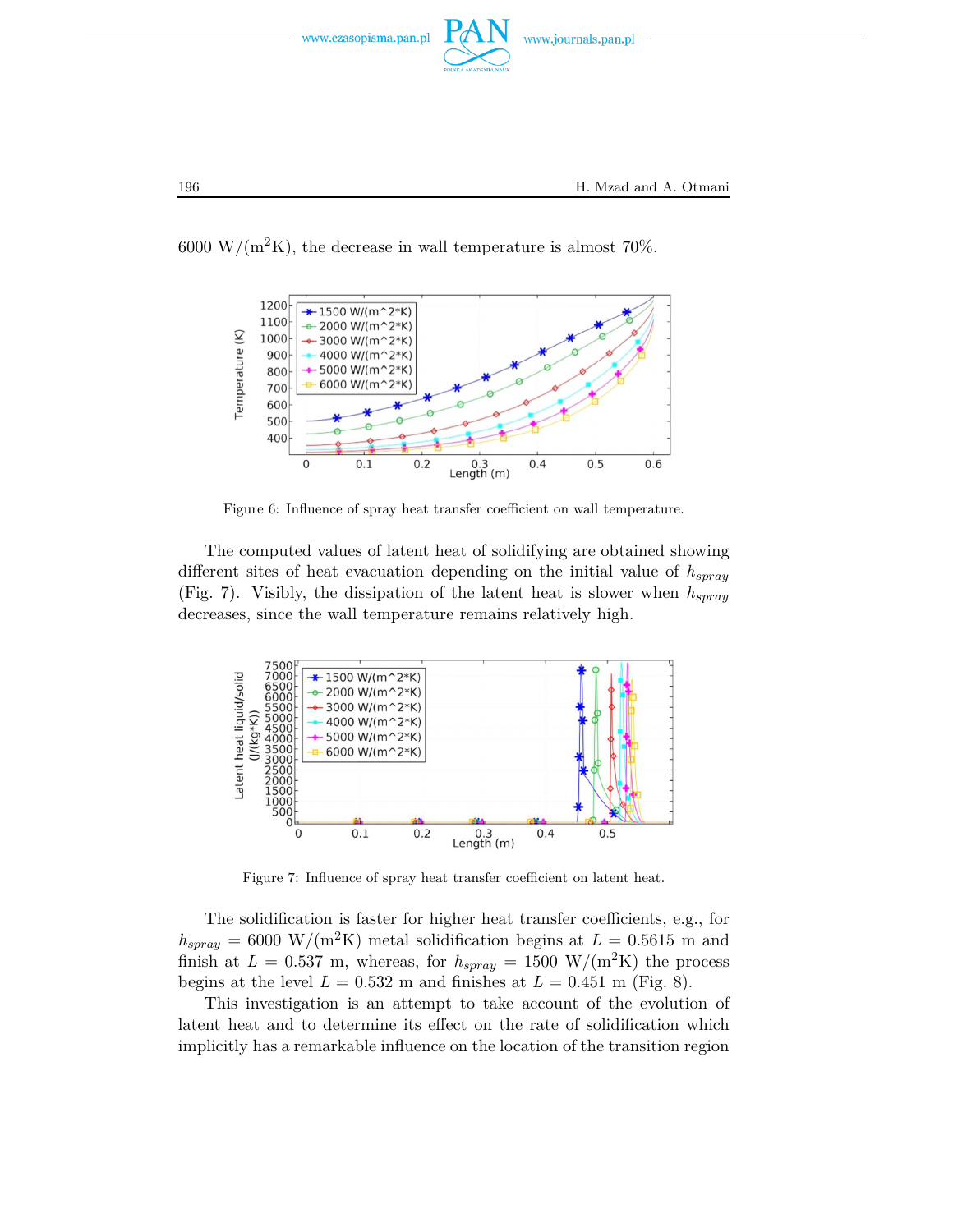



Figure 8: Influence of spray heat transfer coefficient on phase transition.

(Fig. 9). The metal solidifies gradually from the outer walls, and the rate of advance of crystallization is thought to play an important part in the segregation of impurities from the liquid metal.



Figure 9: Influence of spray heat transfer coefficient on transition localization.

## **4 Final conclusions and perspectives**

Water-cooled metal solidification in conventional foundry and continuous casting processes was simulated using identical horizontal nozzles. The main conclusions that emerge from this paper can be summarized as follows:

- Undeniably the spray cooling technology is the optimal cooling mode for processes where very high temperatures occur.
- In the spray cooling zone, the metal surface temperature has a clear influence on the metal liquid-to-solid transition. In fact, this allows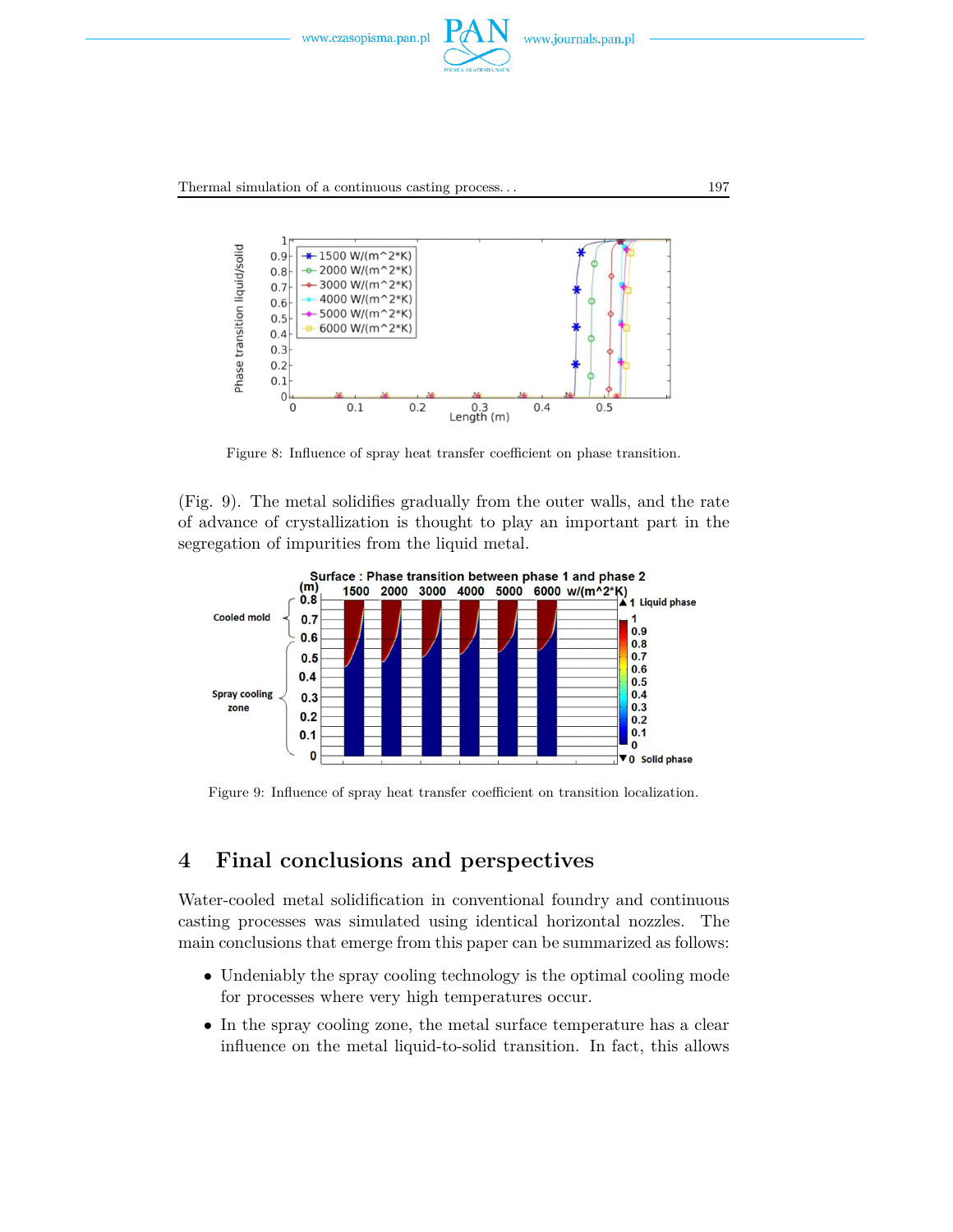



198 H. Mzad and A. Otmani

us to determine an inversely proportional relation between the surface temperature and the latent heat dissipation range.

- The increase of spraying heat transfer coefficient (*hspray*), leads to a significant drop in metal temperature. Therefore, we deduce a proportional relationship between the heat transfer coefficient and the dissipation of the latent heat.
- The localization of the liquid-to-solid transition zone is strongly affected by spraying heat transfer coefficient.
- Difference between latent heats of melting and solidifying for the considered metal is probably due to different heat capacities for undercooled melt and solid state.

To avoid negative effects of cracking and remelting, it is necessary to determine the heat flux as a function of the influencing parameters and to control the cooling in order to obtain a maximal productivity with the required quality. The cooling may be characterized by the heat transfer coefficients measured in different boiling regimes on the surface or directly by the heat flux.

It is assumed that the performed simulations will be possible to use in optimization of real casting process, but it would be very useful also, due to an insufficient experimental and theoretical data in the accessible literature in case of phase transitions, to perform more significant experiments.

*Received 24 September 2018*

### **References**

- [1] Bamberger M., Prinz B.: *Determination of heat transfer coefficients during water cooling of metals.* Mater. Sci. Technol. **2**(1986), 4, 410–415.
- [2] Grandfield J.F., Hoadley A., Instone S.: *Water cooling in direct chill casting: Part 1, Boiling theory and control.* In: Light Metals 1997 (R. Huglen, Ed.), 681–689.
- [3] Ramstorfer F., Roland J., Chimani C., Morwald K.: *Investigation of spray cooling heat transfer for continuous slab casting*. Mater. Manuf. Process. **26**(2011), 1, 165–168.
- [4] Tebbal M., Mzad H.: *An hydrodynamic study of a water jet dispersion beneath liquid sprayers*. Forsch Ingenieurwes. **68**(2004), 3, 126–132.
- [5] MzAD H., TEBBAL M.: *Thermal diagnostics of highly heated surfaces using waterspray cooling*. Heat Mass Transfer **45**(2009), 287–295.
- [6] Mzad H., Khelif R.: *Effect of spraying pressure on spray cooling enhancement of beryllium-copper alloy plate*. Procedia Engineer. **157**(2016), 106–113.